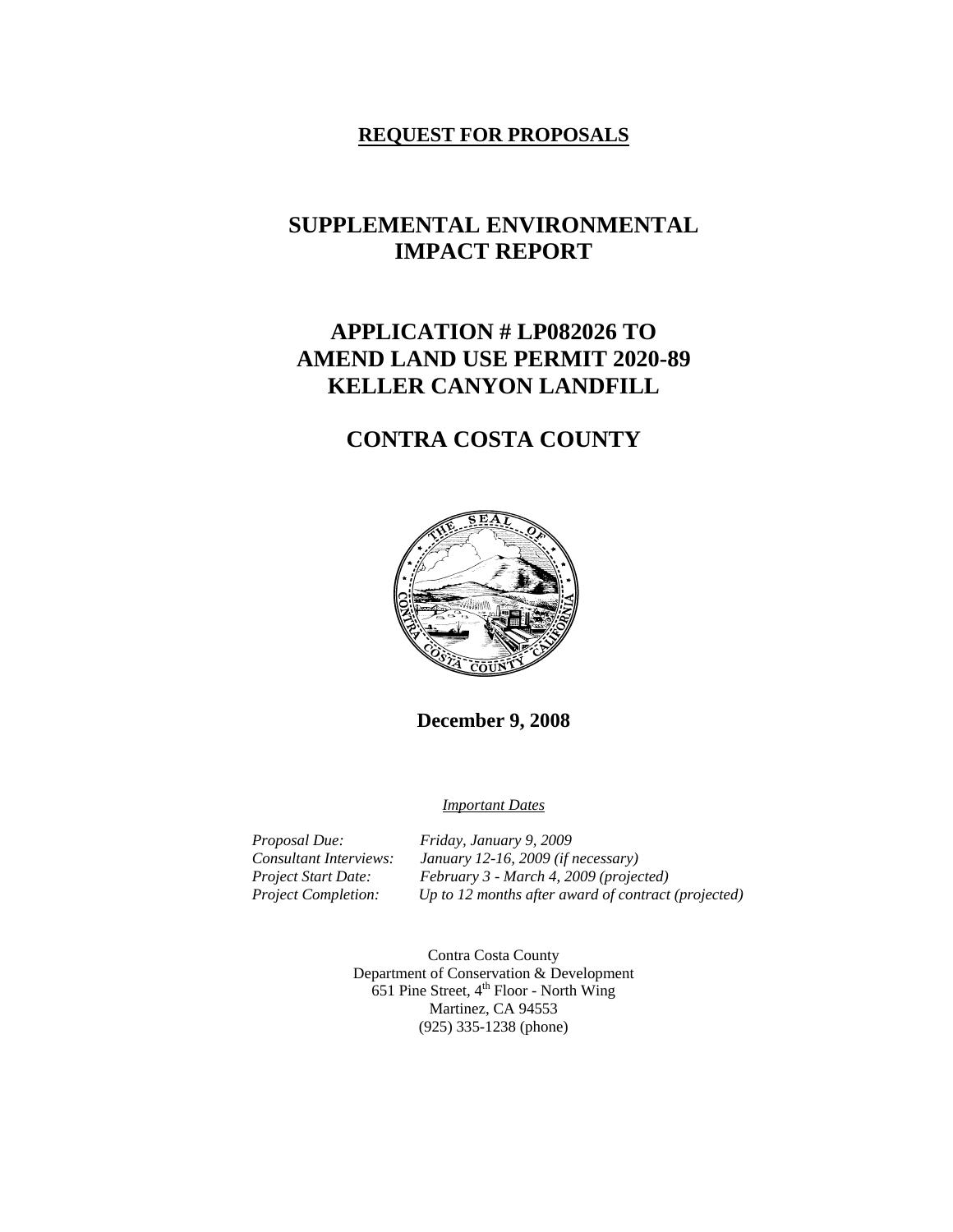# 1. INTRODUCTION

The Contra Costa County Department of Conservation and Development (DCD) is seeking a qualified consultant to prepare an analysis of the potential environmental impacts of the proposed project (application # LP082026) to amend the existing Keller Canyon Landfill (KCL) land use permit (LUP) conditions of approval. KCL is located at 901 Bailey Road, in unincorporated Contra Costa County near Pittsburg, CA. A project environmental impact report (EIR) was certified by the County Board of Supervisors in 1990. The County has determined that the proposed operational changes associated with the proposed LUP amendment should be the subject of a Supplemental EIR (SEIR) and expects to issue a Notice of Preparation (NOP) pursuant to Section 15082(a) of the California Environmental Quality Act (CEQA) Guidelines.

# 2. BACKGROUND AND SETTING

 KCL includes facilities and operations located wholly in the unincorporated County area and within the City of Pittsburg Sphere of Influence. Regional and local access is provided via Highway 4 and Bailey Road. KCL is located south of Highway 4. The property covers an area of approximately 2,600 acres, of which 244 acres are permitted for waste disposal.

 The applicant, Keller Canyon Landfill Company (KCLC), has submitted an application to request changes to the existing Land Use Permit (LUP 2020-89) Conditions of Approval (COA). LUP 2020-89 was initially issued in 1990 and amended in 2002 (LP012115). Keller Canyon Landfill has been in continuous operation since May 1992. KCLC is requesting that the County modify LUP conditions governing facility operations, but does not propose any changes to the landfill site/boundaries, buildings, or floor plans.

 The Executive Summary submitted with the project application contains detailed information on the proposed changes and supporting technical information, which can be viewed on-line at www.cccounty.us/kcl. KCLC's application proposes to modify the existing Conditions of Approval (COA) to *increase the current maximum daily tonnage limit for disposal from 3,500 to 4,900 tons per day* (TPD). KCLC proposes that the LUP COA be revised to identify a separate maximum daily tonnage limit on organic material accepted for use as alternative daily cover and inert material accepted for beneficial re-use on-site. KCLC proposes that approximately 1,300 TPD of non-landfilled materials be specifically excluded from the daily disposal tonnage limitation. The following daily tonnage limits for non-landfilled materials are also being proposed as part of this application: Green Waste – 500 TPD, Wood Waste – 300 TPD and Inert Material – 500 TPD (includes concrete, asphalt base material).

 KCLC proposes to operate within the existing 320 peak daily truck trip limit that is identified in other permits and the original project EIR prepared in 1989. The proposed 320 trip limit is intended to be inclusive of all truck trips associated with delivery of both disposal and nondisposal materials.

 Other than the above-described proposed changes no other substantive alterations are proposed to the landfill facility design or operations. This includes no changes to facility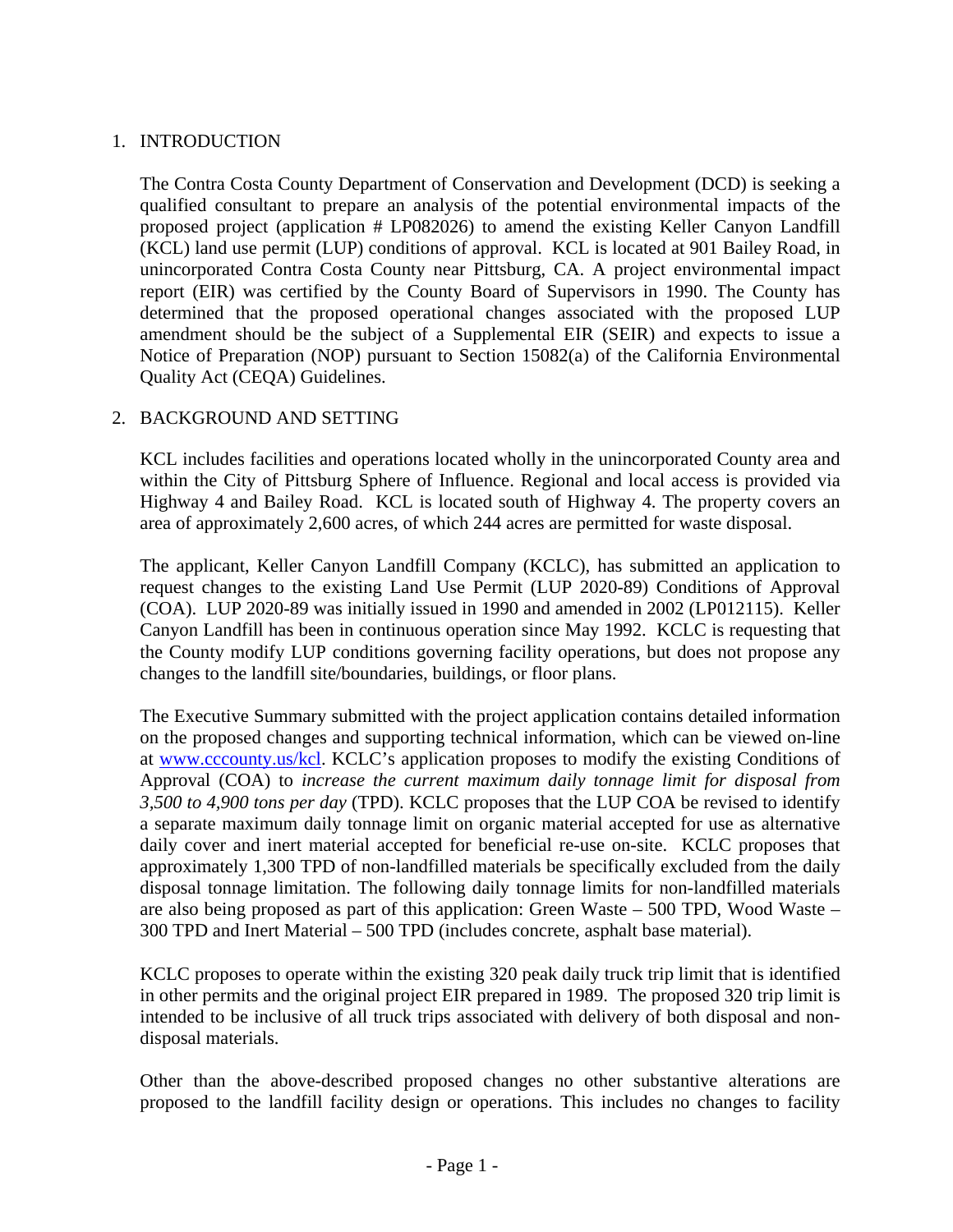components such as the waste types to be accepted (Class II), hours of operation, permitted waste disposal boundary, disposal area and maximum fill elevation. The Applicant's Executive Summary to the LUP Amendment Application provides greater detail on specific elements that will remain unchanged upon amendment of the LUP. The Executive Summary can be found on the County's website at www.cccounty.us/kcl.

#### 3. PURPOSE AND INTENT OF THE SEIR

The purpose and intent of the SEIR is to evaluate potential impacts of the proposed operational changes contained in the Applicant's application to amend LUP 2020-89. Only minor additions or changes would be necessary to make the previous EIR adequately apply to the project in the changed situation. Therefore, County staff have determined that a Supplemental EIR, as described in Section 15163 of the CEQA Guidelines, is the most appropriate document considering the proposed operational changes contained in the project application. The supplement to the EIR should contain only the information necessary to make the previous EIR adequate for the project as revised.

Since commencement of operations in May 1992, the landfill has generally operated within compliance of the land use permit conditions of approval and other permits issued by regulatory agencies. As noted previously, none of the proposed operational changes affect property size, boundaries, permitted operational boundaries, or operating hours. No new infrastructure expansion or improvements are proposed (e.g. wastewater, water, permanent roadways, lighting, or new buildings). The landfill property is largely as projected in the original EIR and as developed over time through permits issued by agencies with regulatory authority over landfill design and operation.

For purposes of the CEQA analyses, the baseline condition comprises existing operations with respect to the landfill footprint (the permitted boundary for disposal), maximum daily tonnage, and existing infrastructure and environmental control systems. Some changes have occurred with respect to the circumstances under which the project is undertaken which may involve new significant environmental effects or an increase in the severity of previously identified significant effects. Accordingly, County staff have determined that the Supplemental EIR should focus on subject areas with potential for new significant environmental effects or an increase in the severity of previously identified significant effects. These subject areas include, but may not be limited to, the following:

- Air Quality, Odor, Greenhouse Gas Emissions
- Land Use Plans and Policies
- **Noise**
- **Traffic and Transportation**

 County staff expect that other potential issues would have little or no potential for environmental impacts given the scale and nature of the proposed operational changes. These issues include:

- Aesthetics and Visual Quality
- **Agriculture and Biological Resources**
- Construction Activities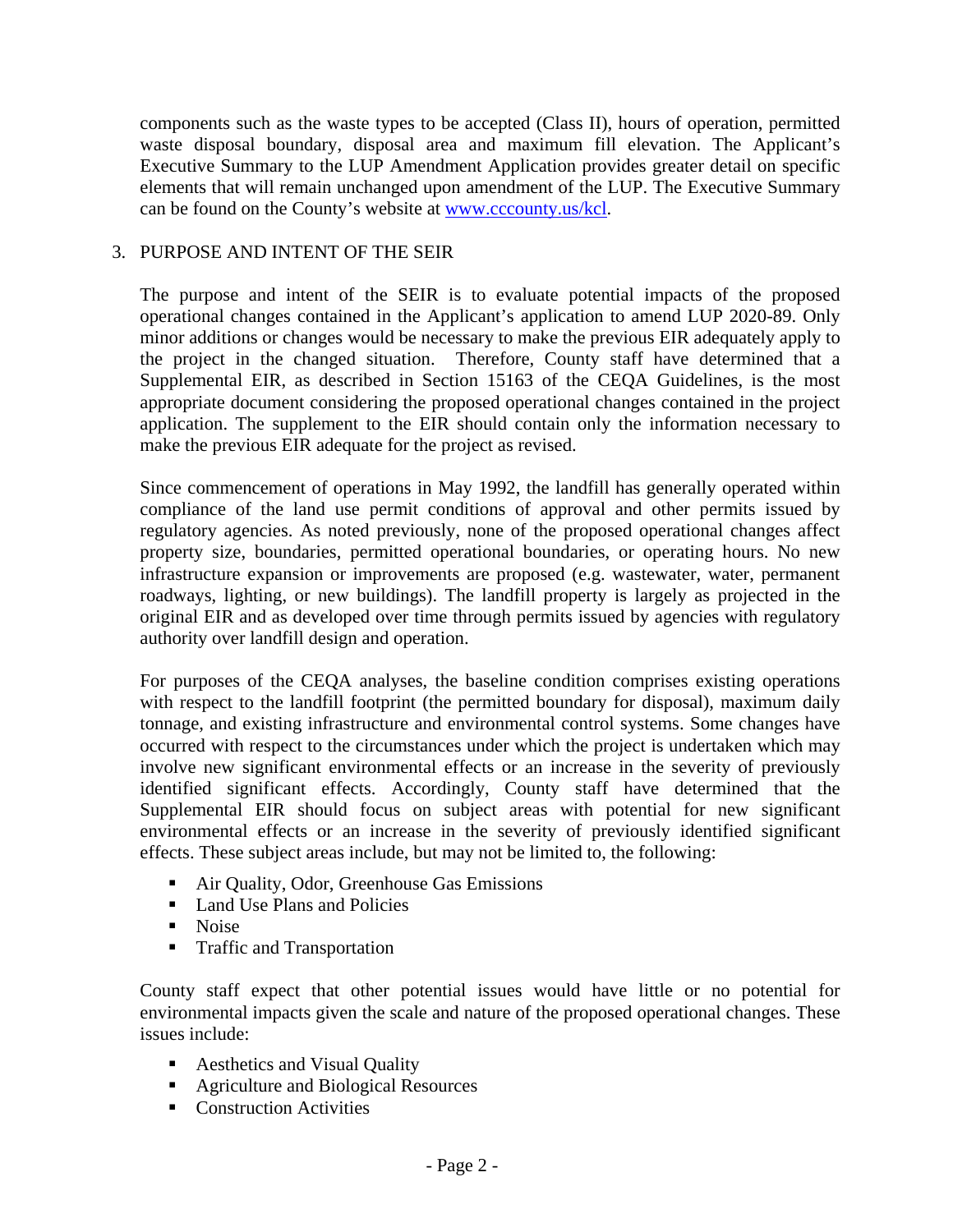- Cultural Resources
- $\blacksquare$  Energy
- Geology, Soils, and Seismicity
- Public Health and Safety
- Water Resources

# 4. SUBJECT AREAS OF POTENTIAL IMPACTS

The consultant's proposal and work effort should be focused on subject areas for which potential impacts could occur. For each of the four main subject areas (air quality, land use, noise, and traffic) the consultant should provide a concise description of the approach and tools that will be applied to the technical analysis. Provide a description of applicable regulatory standards and/or requirements necessary to comply with the CEQA Guidelines. If the consultant considers there to be additional subject areas for which potential significant impacts could occur based on the changes proposed, the consultant should clearly identify the specific subject areas. Additionally, the proposal should include the following specifics for any additional subject area(s) identified by the consultant: (1) each potentially significant impact, (2) specific element(s) of proposed project expected to potentially cause each significant impact, and (3) above-described description about technical analysis and regulatory framework for each additional subject area.

For the subject areas considered by County staff to have little or no potential for impacts, the SEIR should contain a brief summary or literature review, whichever is most appropriate, that confirms that the analyses of the original EIR and subsequent mitigation measures and permit conditions are still valid and applicable to project conditions.

# 5. AGENCY-TO-CONSULTANT RELATIONSHIP

 The County is serving as Lead Agency under CEQA. The California Integrated Waste Management Board will be a responsible agency for concurrence on the issuance of a revised solid waste facility permit (SWFP) No. 07-AA-0032. Contra Costa Environmental Health, as Local Enforcement Agency and the Bay Area Air Quality Management District will be a responsible agencies for environmental review of portions of the project related to permits issued under their respective authority. The Lead Agency, in consultation with Responsible Agencies, will determine the substantive contract and technical requirements of the SEIR.

 The County DCD will contract with the environmental consultant (see Section 10). The DCD will coordinate with responsible agencies on technical and procedural requirements on CEOA, when appropriate, and advise on the inclusion of information of local importance.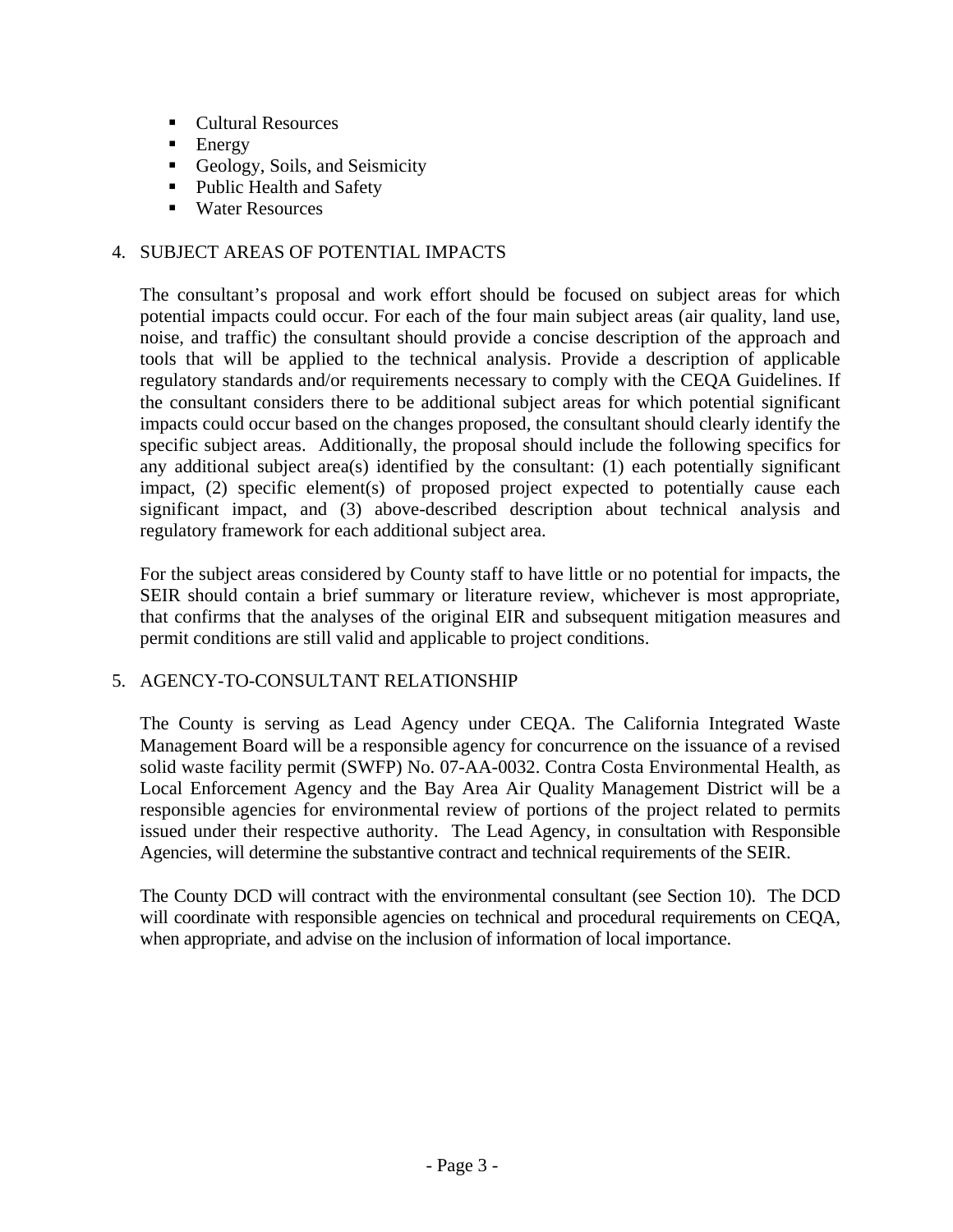# 6. REQUIRED CONSULTANT SERVICES

 The Scope of Work shall include the preparation of an SEIR for the proposed project. The SEIR should be at a project level and should include a detailed analysis of potential environmental impacts of various proposed actions identified in the application to amend LUP 2020-89. Section 3 above identifies the subject areas likely to require more in-depth technical evaluation(s) based on possible potentially significant impacts resulting from the implementation of the proposed project to be considered for approval.

The selected consultant shall generally perform the following:

- **Prepare an SEIR to identify and evaluate the impacts and required mitigation measures** associated with proposed operational changes contained in the application to amend the KCL LUP.
- Meet with staff of the County, responsible agencies, and Applicant as needed to coordinate SEIR preparation;
- The consultant shall be responsible for preparation and delivery to the County the following environmental documents (hardcopy and electronic versions):
	- o Administrative Draft SEIR
	- o Draft SEIR
	- o Administrative Draft Final SEIR
	- o Mitigation Monitoring Program The consultant should provide the outline of a mitigation monitoring program with (not in) the Draft SEIR. This outline should include the identification of the measures to be carried out by the facility operator, the responsible agency(ies) for each mitigation measure to be monitored, a schedule of implementation (e.g., required actions and frequency of submittals by the operator and agencies), and the time period for carrying out scheduled actions (e.g., prior to construction, throughout duration of facility operation, etc.).
	- o CEQA Findings The consultant should provide the CEQA Findings upon completion of the Final SEIR - Response Document. This may require a legal specialist/attorney. The mitigation monitoring program will be adopted with the findings required for certification of the Final SEIR

# 7. EVALUATION OF PROPOSALS

a) **Contents of Proposal** – The proposals will be evaluated on the merits of their outlined approach to the preparation of the Supplemental EIR. Each proposal $<sup>1</sup>$  must include the</sup> following elements:

 $\frac{1}{1}$ 

Unnecessarily elaborate or glossy proposals are neither expected nor desired. The emphasis on the proposal should be on responding to the requirements set forth in this RFP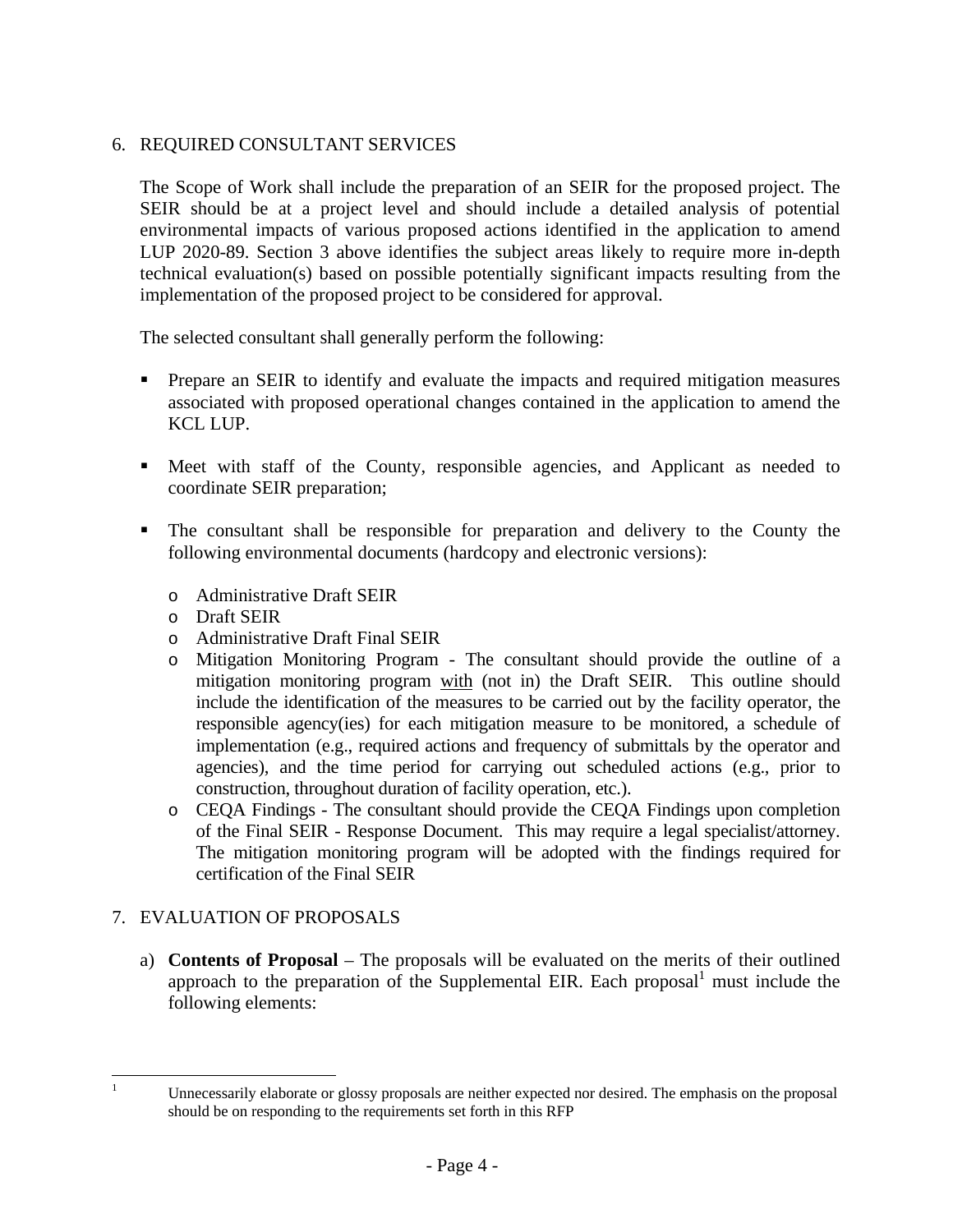# i) **Letter of Interest**:

A letter of interest that includes a short discussion of the intended approach to the project which succinctly demonstrates the consultant's understanding of the key issues related to amendment of the LUP and tasks for EIR preparation, and the consultant's ability to address them.

# ii) **Work Plan**:

- (1) Statement of Approach A description as to the approach in preparing a Supplemental EIR that will tier off the original EIR certified in 1990, and given the landfill operations as they have evolved over time.
- (2) Background- Demonstrate a good understanding of regional solid waste management issues, the landfill and surrounding area, including its setting, issues, and potential constraints that may affect future outcomes.
- (3) Proposed Scope of Services A description of the services which the consultant will perform, including an outline of the major tasks and identification of deliverables.
- (4) Assistance from County An identification of any information, data, and/or assistance required from County staff to accomplish the work plan.

# iii) **Management Plan**:

Please describe in both text and/or graphic form how the SEIR will be prepared within an eight to 10 month timeframe. Include an organization chart of the Project Team indicating the level of seniority of each member. A chart indicating the time commitment (expressed as hours) and task responsibilities at each phase of work should also be included. This chart should include an explanation of how the consultant will maintain close communication with County staff and identification of the consultant team members' respective roles and responsibilities in maintaining the schedule and coordinating with the County.

# iv) **Qualifications and Prior Experience**:

Please provide information on the qualifications of the individuals of the Project Team and relevant projects that he/she has worked on in the past. The information should describe the size, scope, and complexity of the prior experience on projects comparable or similar to the EIR effort for Keller Canyon Landfill. This should include the name, contact person, address, and phone numbers of each party listed, as well as a description of the service provided. The qualification section should also contain a brief summary of related experience of any subconsultant firm(s) submitting the proposal. Prospective subconsultants are expected to have proven competence in:

- **CEQA Environmental Analysis**. This should describe experience in preparing EIRs for solid waste facilities in accordance with CEQA guidelines.
- **Collaboration and Team Work**. The preparation of the SEIR will be a collaborative effort between County staff, the Applicant, and the consultant's team. This section should describe experiences in previous EIR efforts (or an equivalent planning exercise) working as part of a team. It should describe the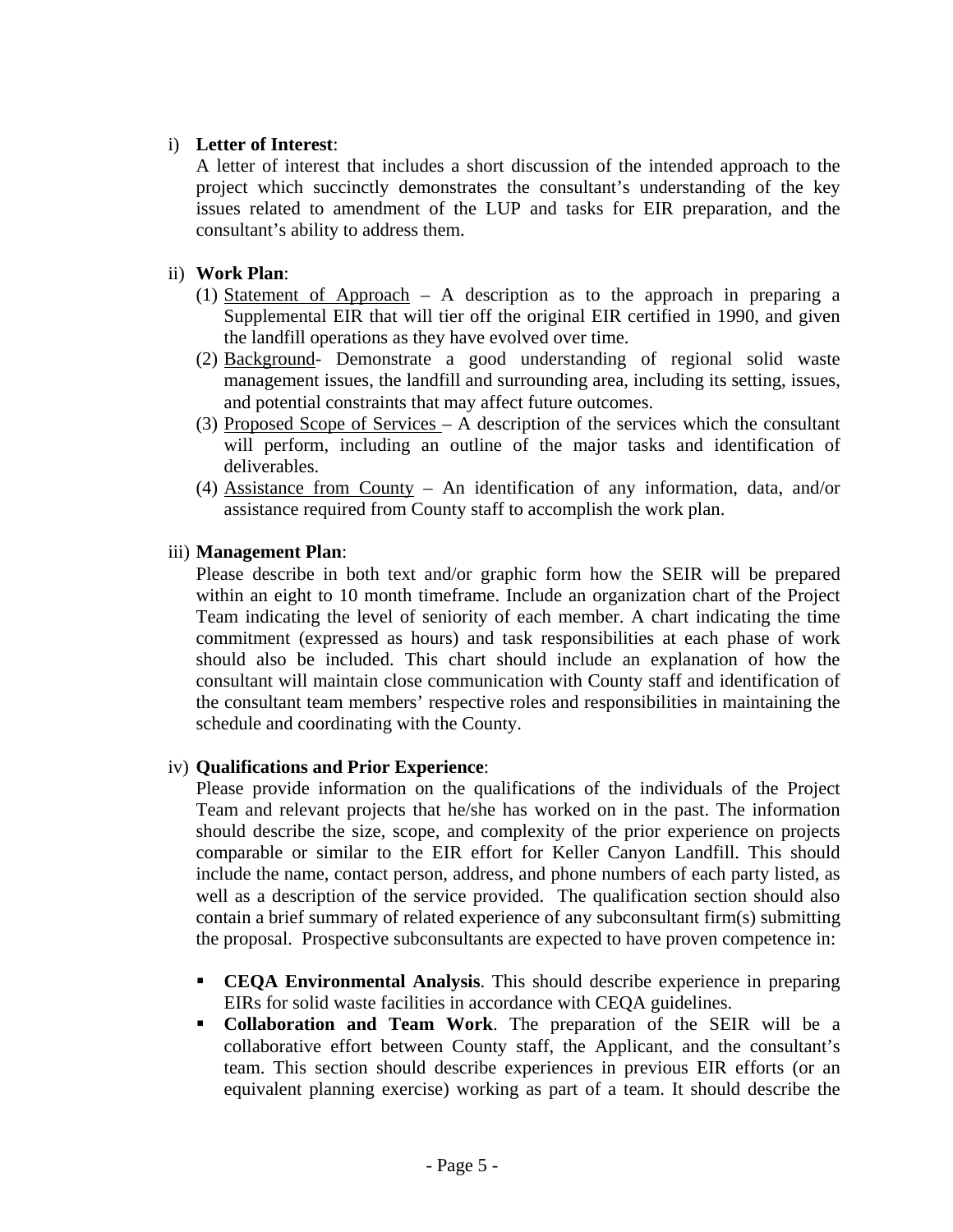working relationships between the primary consultant and subconsultants that would comprise the consultant team, and describe how the consultant team interacted with the other participants in the EIR preparation (e.g. staff).

# v) **References**:

Please submit three (3) references from cities, counties, developers, or other entities for which the consultant has prepared a major EIR for a solid waste facility or equivalent planning document. At least two of the references must be from a city, county, or other public agency. Include a brief description of the work performed, and the names of contact persons, addresses, telephone numbers, email addresses, etc.

#### vi) **Cost Proposal**:

Please submit a time and cost based budget for the above referenced work. The cost proposal should be consistent with the work plan that identifies costs by task, and product. Cost should be estimated separately for each of the major components the prime and sub-consultants will be responsible for. This proposal should include:

- The cost of each task and product, and distribution of costs by team member and/or firm;
- The cost breakdown should be presented in a format that allows for easy evaluation of how funds will be spent, including the hours of key personnel by task;
- A billing rate sheet covering all personnel who will charge to the project and any relevant billing policies;
- A line item budget of staff expenses and estimate of direct expenses, such as phone, photocopying, etc.
- b) **Request for Supplemental Information** The County reserves the right to request additional information from the respondents which supplements or explains submitted materials in response to this RFP.

#### 8. CONSULTANT SELECTION PROCESS

The following schedule indicates the anticipated dates for the steps in the consultant selection process. The County reserves the right to modify this schedule as circumstances may require.

- a) The deadline for submittal of proposals is Friday, January 9, 2009 at 5:00 p.m. Any proposals arriving after the deadline will not be accepted. See Section 13 for proposal submission details.
- b) Proposals will be evaluated based on evidence of understanding of the purpose of the SEIR, the objectives to be achieved, and on demonstrated technical capability of the proposed team. Evaluation of the proposal will include, but not be limited to, prior experience, technical capability, work plan and approach, organization of the proposal, ability to complete effort in a timely manner, availability of key personnel on the consultant team, and cost effectiveness. Additional specific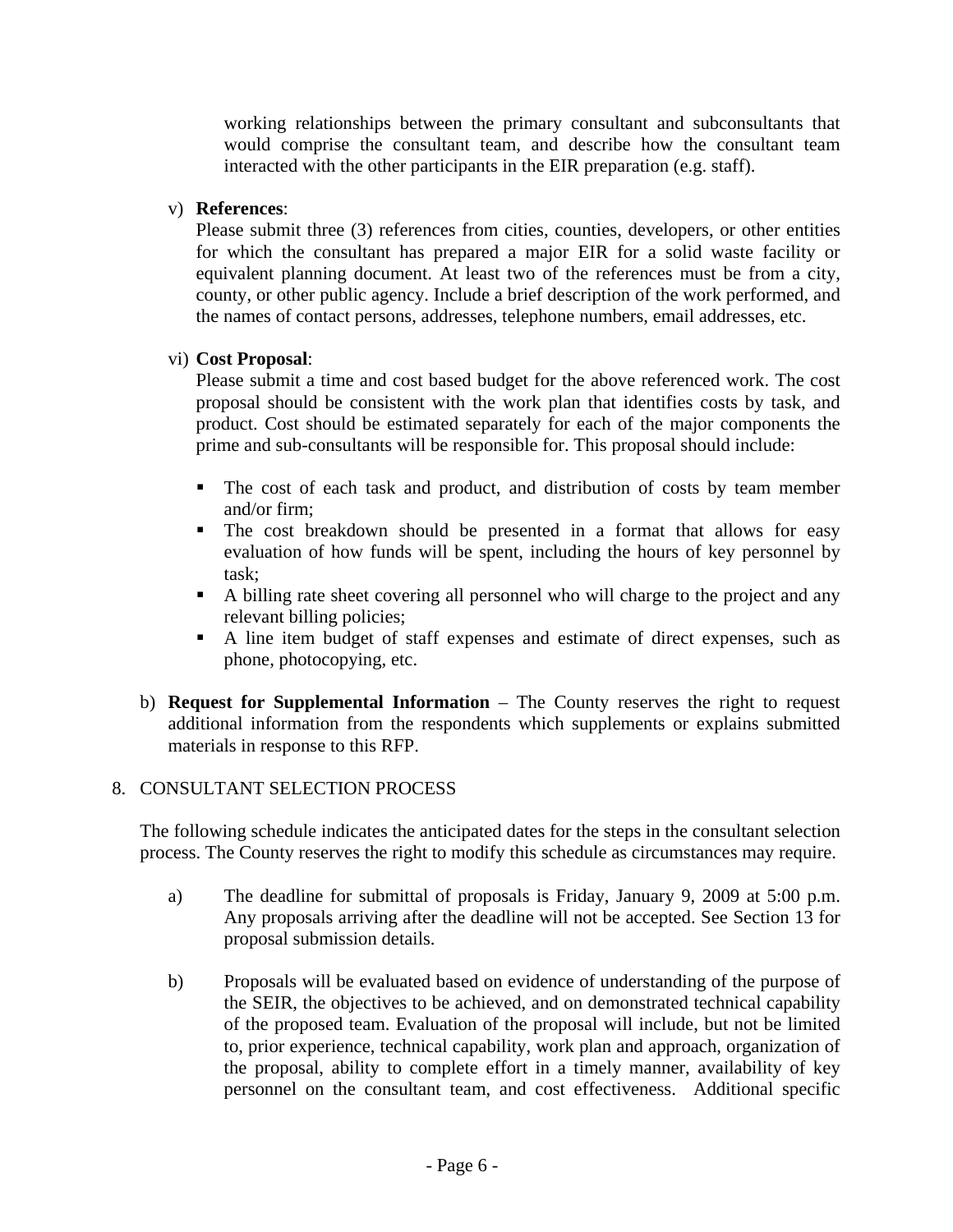evaluation criteria may include familiarity with the Bay Point - Pittsburg communities, familiarity with local and regional solid waste management issues, familiarity with State solid waste regulations, and knowledge and understanding of the CEQA environmental review process.

- c) If necessary, top ranking candidates may be asked to attend an interview the week of January 12 - 16, 2009 (projected). At the interview, candidates will be asked to make a 10-15 minute presentation and during a 45-minute period respond to questions from an interview panel (composition of the interview panel to be determined).
- d) Following an evaluation of the proposals and interviews (if applicable), it is expected that a preferred consultant will be selected within approximately seven days. After the County and the selected consultant have negotiated a mutually acceptable Scope of Work including the schedule and budget, it will be incorporated into the Standard County Contract (see Section 9 below) and submitted for possible approval by the Board of Supervisors in February or March 2009.
- e) If the County and selected consultant cannot agree on a satisfactory Scope of Work, the County reserves the right to terminate negotiations. The County will then negotiate an agreement with the consultant which ranked second.
- f) The County reserves the right to reject any and all proposals. The County reserves the right to select the final composition of the selected consultant team, which may include combining prime consultants with subconsultants. In addition, the County will not reimburse costs associated with the preparation or presentation of the proposals.

# 9. BACKGROUND DOCUMENTS

 Consultants should be aware of and reflect in their pricing the availability of data from background documents prepared for the project site and surrounding area. A listing of background documents which may be referenced in the project application can be found in Exhibit A. Proposers are encouraged to review the list as preparation for making proposals on the EIR. The proposals should include an early task for reviewing the files and identifying the currently pertinent material. Copies of the relevant documents will be made available to the selected consultant.

# 10. COUNTY STANDARD CONSULTING SERVICES AGREEMENT

The contract for the preparation of the SEIR will be with the County of Contra Costa, and will be approved by the Board of Supervisors. The contract will consist of the standard County contract form with attachments which can be viewed on the County's website at www.cccounty.us/kcl. The Service Plan attachment would incorporate the agreed upon Scope of Work, which would include identification of tasks, staffing, submittals (see Section 11),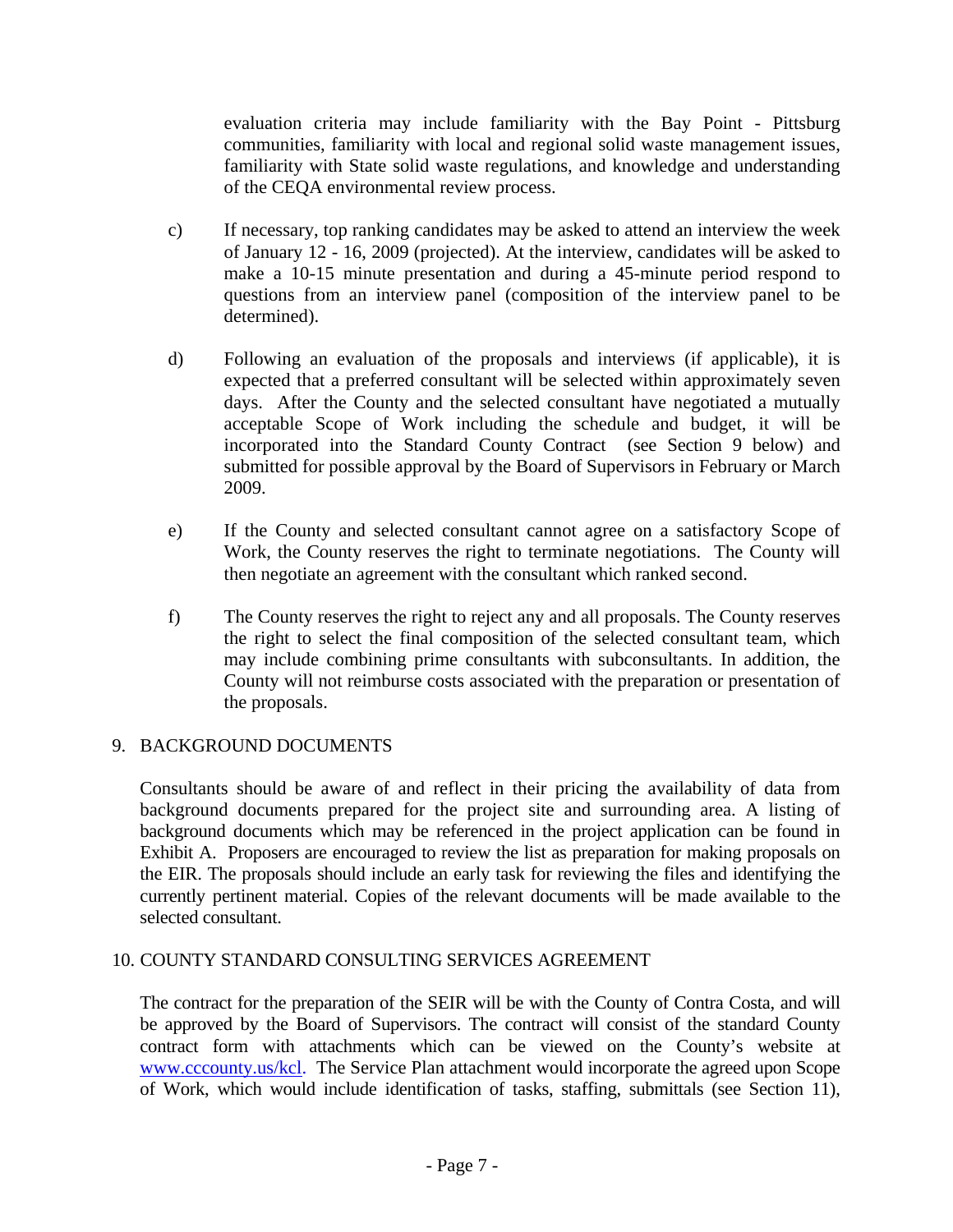budget and project schedule. Contract amendments will be considered only for exceptional circumstances and would require Board of Supervisors' approval.

### 11. SEIR DOCUMENTS PUBLICATION AND DISTRIBUTION

The SEIR consultant will provide electronic and camera-ready copies of the Draft and Final SEIR and accompanying pagination forms. County DCD will arrange for printing and distribution of the Draft and Final SEIR, and on-line posting of these documents on the County website. The "Consultants/Contract Data Guidelines" contain the applicable electronic document submission requirements which can be found on page 5 of the Standard County Contract template available on the DCD's website at www.cccounty.us/kcl.

The following table lists typical EIR related submittals the consultant will be expected to provide, which should be considered and addressed in the preparation of proposals.

| Submittal                                  | <b>Issues</b> | Copies         | Comment                              |
|--------------------------------------------|---------------|----------------|--------------------------------------|
| <b>Monthly Progress Reports</b>            | 12            | $\overline{2}$ | For County DCD                       |
| <b>Chapter Drafts</b>                      |               |                | As necessary to expedite<br>progress |
| Technical Papers (may become appendices)   |               |                | As necessary to expedite<br>progress |
| <b>Administrative Draft SEIR</b>           | 1             | 10             | Includes 5 for County DCD            |
| <b>Pre-circulation Draft SEIR</b>          |               | 3              | For County DCD                       |
| <b>Camera-ready Circulation Draft SEIR</b> | 1             | 1              | For County DCD, to printer           |
| <b>Administrative Final EIR</b>            | 1             | 10             | Includes 5 for County DCD            |
| Pre-circulation Final SEIR                 |               | 3              | For County DCD                       |
| Camera-ready Circulation Final SEIR        |               |                | For County DCD, to printer           |

#### 12. SCHEDULE (*projected*)

 A time frame is provided below which is illustrative of how certain milestones may be achieved. Actual milestone dates may change and are reflected as a range due to uncertainty regarding timing of contract approval, and comments received from the Notice of Preparation (NOP) and Draft SEIR. Consultants should use the timeframe provided below for development of the project schedule to be included in their firm's proposal.

| • Request for Proposals Issued               | Dec. 9, 2009  |
|----------------------------------------------|---------------|
| • Notice of Preparation (NOP)                | Dec. 12, 2009 |
| Agency Scoping Meeting <i>(if necessary)</i> | Jan. 7, 2009  |
| • Proposals due                              | Jan. 9, 2009  |
| • Agency Comments in response to NOP due     | Jan. 12, 2009 |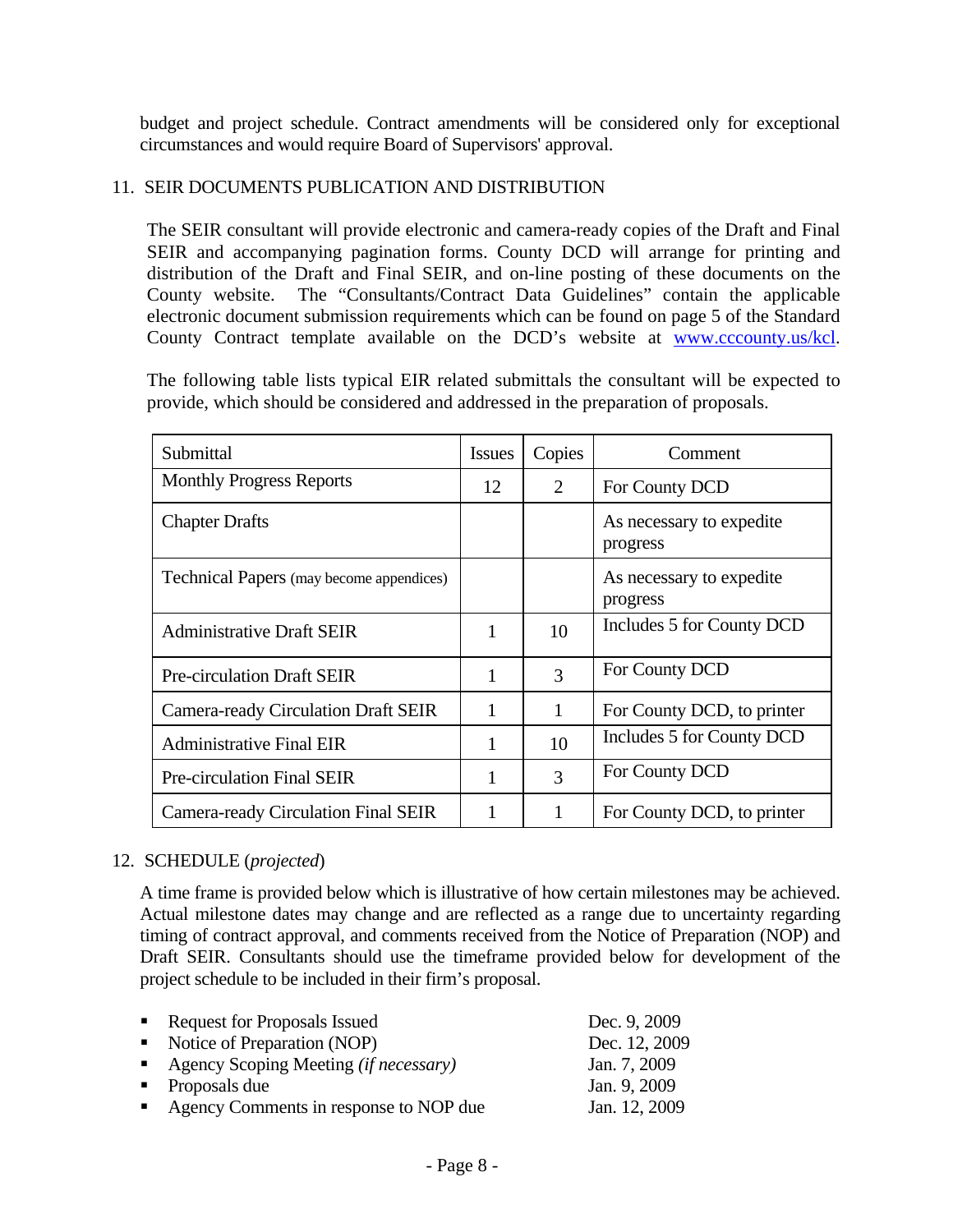| Consultant Interviews <i>(if necessary)</i>          | Jan. 12 - 16, 2009      |
|------------------------------------------------------|-------------------------|
| <b>Selection of EIR Consultant</b>                   | Jan. 16 - 23, 2009      |
| <b>Contract Review</b>                               | Jan. 19 - Feb. 18, 2009 |
| Board of Supervisors Contract Approval (projected)   | Feb. - Mar. 3, 2009     |
| Notice to Proceed (projected)                        | Feb. - Mar. 4, 2009     |
| Administrative Draft SEIR due                        | May - June 19, 2009     |
| <b>Circulation Draft SEIR due</b>                    | Jul. - Aug. 14, 2009    |
| Circulate Draft SEIR                                 | Jul. - Aug. 17, 2009    |
| Public Review Period (45 days)                       | Jul. - Sep. 2009        |
| Public Hearing on Draft SEIR by Zoning Administrator | Aug. - Sep. 2009        |
| Final SEIR Notice of Completion & Availability       | Oct. - Nov. 2009        |
| Zoning Administrator hearing on Final SEIR           | Nov. - Dec. 2009        |
| Board of Supervisors hearing on SEIR Certification   | Dec. 2009 - Jan. 2010   |

#### 12. SUBMISSION OF PROPOSALS

 Interested consultants should submit six (6) copies of their Proposal by 5:00 P.M., Friday, January 9, 2009 to the below address. Any proposals arriving after the deadline will not be accepted.

Deidra Dingman, Manager - Conservation Programs Contra Costa County, Department of Conservation and Development 651 Pine Street,  $4^{\text{th}}$  Floor, North Wing Martinez, CA 94553-0095

Please direct questions to Matthew Kelley in the Department of Conservation of Development at (925) 335-1238.